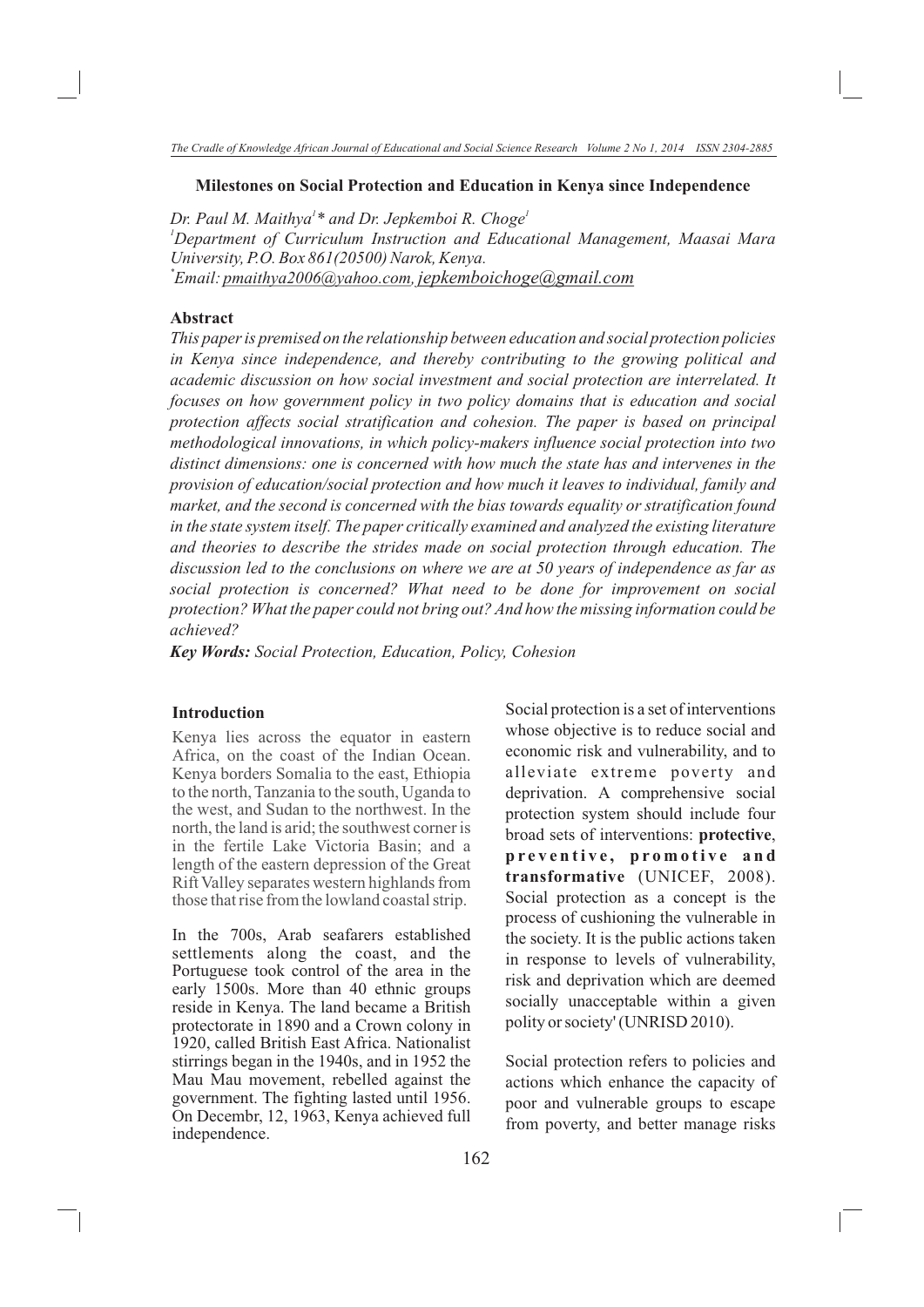and shocks. It encompasses the instruments that tackle chronic and shock-induced poverty and vulnerability (Sabates-Wheeler and Haddad, 2005).

Social protection thus deals with both the absolute deprivation and vulnerabilities of the poorest, and also with the need of the currently non-poor for security in the face of shocks and life-cycle events. The 'public' character of this response may be governmental or non-governmental, or may, involve a combination of institutions from both sectors (World Bank. 2001).

Education refers to the provision of reliable and adequate information. It deals with knowledge acquisition and dissemination. Apart from knowledge, education has to with acquisition of skills and values necessary for human survival.

Milestone brings the ideal of success, breakthrough, progress, landmark, advance, etc. It seeks to establish what steps have been made. It's being speculative that something has happened.

The idea of "social protection education" refers to the process by which, people are enlighten on issues related to social protection. When people are enlightened its anticipated there some progress. United Nations Research Institute for Social Development (UNRISD) identifies universal social protection and equity as the central goal of social policy (UNRISD, 2006; Wiman*,* Voipio & Ylonen*,* 2007).

At independence, as far as social protection matters are concerned, Kenya was almost at zero, that is, the starting point. Three things which adversely affect social protection were rampant; these were ignorance, poor health and poverty. The first education commission at independence, sought to fight the three enemies of social protection, through the

development of the first six educational goals. The national goals focused on national unity, national development, individual development, cultural preservation, individual development, cultural transformation and international consciousness (Republic of Kenya, 1964). Since independent there has been more educational commissions and committees which tried to shape education in the country, so as to be responsive to the needs of her citizens. Even the education goals have been added up to eight.

The country has progressively been using education to protect the people of Kenya from vulnerability. The curriculum has been the tool of implementation. Courses like Gender studies and HIV and AIDS have been mainstreamed in education so as to empower the citizens against the pandemic and Gender violations.

Kenya is a signatory of the Millennium Development Goals (MDGs) which are recognized as having significantly shaped the global policy debate and resource allocations for development cooperation, through raising the profile of key aspects of development. At national level, they have generated new data and helped build greater commitment to tackling core development challenges. A defining feature of the goals has been that they provide clear, concrete and measurable objectives, with a range of targets and indicators for areas like health, education and poverty reduction. However, others have argued that the lack of attention to governance in the MDG framework has translated into a lack of focus on issues of inequality and poverty, undermining some of the spirit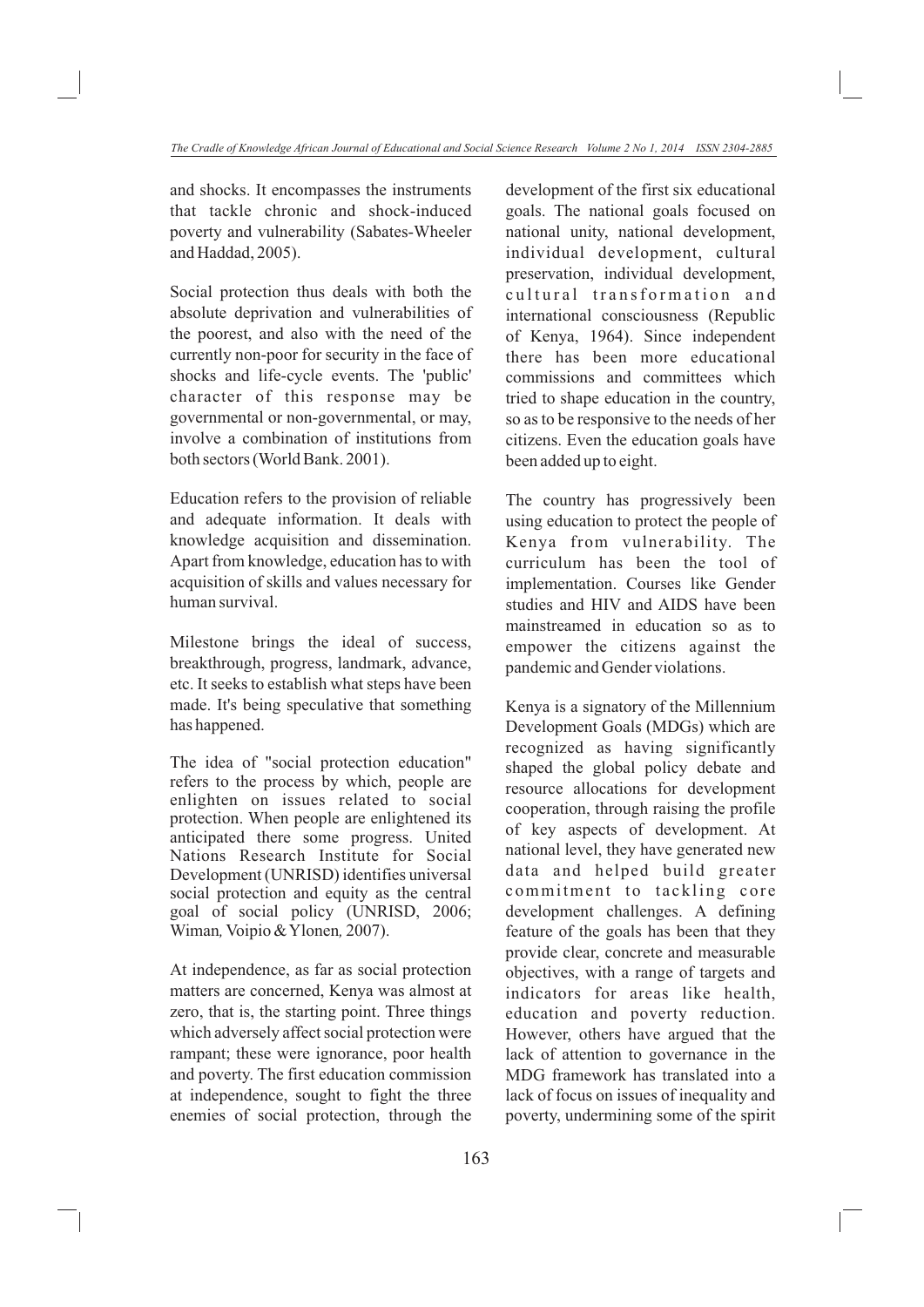of the initial MDG discussions (Watkins 2013; Darrow 2012).

## **The Statement of the Problem**

Although much activities related to social protection have been subscribed to; its worrying that 50 years after independence Kenya is still struggling with the issues that undermine social protection. For instance, Kenya's government introduced free primary education in 2002 and free tuition secondary education in 2008. However, in 2009 the Ministry of Education released a report which indicated that only 21% of visually impaired children are attending schools (Republic of Kenya, 2009). Children with visual impairments remain excluded due to a number of challenges, including the high cost of sending a child with visual impairments to school; stigma by their parents and society; perceived challenges traveling to and from school; and lack of assistive devices to allow them to participate fully in their classes. Uwezo Kenya (2012), revealed that, **eleven**  out of 100 children in class 8 cannot do simple class 2 division. Seven out of 100 can neither read a simple English nor a Kiswahili story. Then this leads to the question, "what are the milestones made in social protection through education in Kenya since independence?"The Purpose

The purpose of this paper was to describe the milestones made on social protection through education so as to establish what may be done to enhance social protection. To achieve this purpose the following objectives were formulated:

- i) To identify education and social protection policies in Kenya.
- ii) Find out what measures the government has taken to ensure social protection through education in Kenya.
- iii) To determine the public involvement to ensure social protection through education in Kenya.
- iv) To establish what strides have been made in social protection through education in Kenya.

v) To ascertain drawbacks to social protection through education in Kenya.

## **Methodology**

The paper is a review of related literature on social protection in Kenya. The review focused mainly on government policies, previous studies, and other credible source. Documents and record were analyzed based on the major themes of the paper. The information gotten was assessed critically in relation to the focus of the paper.

# **Literature Review and theoretical analysis**

# **Education and Social Protection Policies in Kenya**

Kenya's commitment to poverty reduction has been articulated in various policy documents, development plans, and budgetary allocations, including Kenya Vision 2030 (Republic of Kenya 2007). The Government of Kenya developed three-year Strategy to guide the implementation of interventions aimed at addressing the needs of the poor and vulnerable in the country (Republic of Kenya, 2009). This was a positive effort toward ensuring social protection. The Constitution of Kenya (2010) contains a comprehensive Bill of Rights. Article 43 guarantees all Kenyans their economic, social, and cultural (ESC) rights. It asserts the "right for every person…to social security and binds the State to provide appropriate social security to persons who are unable to support themselves and their dependants."

In 2011, the policy on social protection was introduced. The Policy aimed to ensure that all people have the requisite financial cushion to enable them to maintain a decent living standard including access to healthcare during and after their active productive ages, income security provided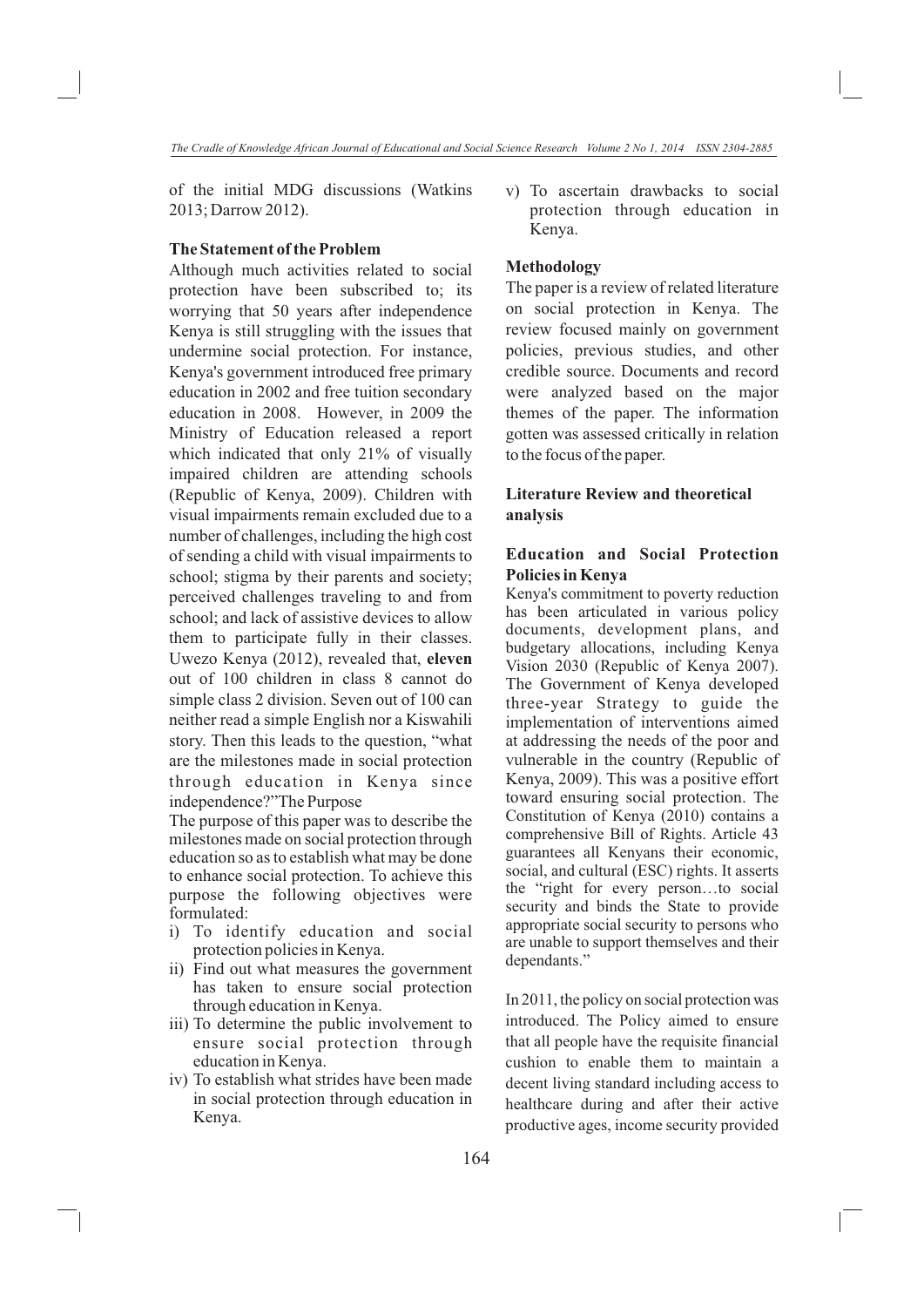through household and child benefits that facilitate access to nutrition, education, and healthcare, income security through social assistance for older persons, people with disabilities, and those in active age groups who are unable to earn sufficient incomes in the labour market (Republic of Kenya, 2011).

# **Measures the Government has taken to Ensure Social Protection through Education in Kenya**

The prior to introduction of the social protect policy, the government of Kenya employed various social protection initiatives such as education bursaries, school feeding programmes, fee waivers in public health facilities, Orphans and Vulnerable Children's (OVC) programme, older persons cash transfer and youth enterprise fund, among others. Without the policy on social protection, there were duplications, wastage and conflicts. Though we are at implementation stage, it's as though we are at piloting stage, this evidenced through, out cries of various groups that they have not benefited from the safety measures put in place. For instance, the old persons' cash transfer had raised a heated debate on the existent of the funds across regions.

# **The Public Involvement to Ensure Social Protection through Education in Kenya**

Social protection interventions are provided by many different stakeholders including Government ministries and agencies, the private sector, communities, households, and other non-state actors. Before the introduction of the social protection policy, the different actors operated in isolation from each other, which diminished their potential impact. It's not clear the extent to which the policy has streamlined provision of social protection interventions, hence avoiding waste, duplication and conflicts.

## **Strides Made in Social Protection through Education in Kenya**

Through Kenya Social Protection Sector Review (Republic of Kenya, 2012), it was found that, In those cases where programmes have been robustly monitored and evaluated, this has yielded substantial evidence that they have increased household consumption and school enrolment and improved health outcomes. This implies that the opposite is true, that is, where there has been poor monitoring the results are undesirable. Such cases could be the majority, especially where provision of social protection interventions is a bit informal, or where there is lack of monitoring and evaluation skills.

# **Drawbacks to Social Protection through Education in Kenya**

Dependency on donor funding of most of social protection intervention, eg. Free primary education. Limited funding, especially to ensure the interventions are keenly monitored and evaluated.

## **Conclusions**

Kenya has clearly made strides to ensure, at policy level, a coherent framework for social protection in. Moreover, efforts to document learning from the sector, such as the recent Social Protection Review, clearly demonstrate the will and capacity to develop interventions based on evidence. However, the evidence presented in this paper suggests that attention has been given to social protection interventions, though we are yet far from winning the battle against poverty, ignorance and health

## **Recommendations**

- a. More funds should be allocated to social protection interventions.
- b. Train more personnel to monitor and evaluate social protection programmes and practices.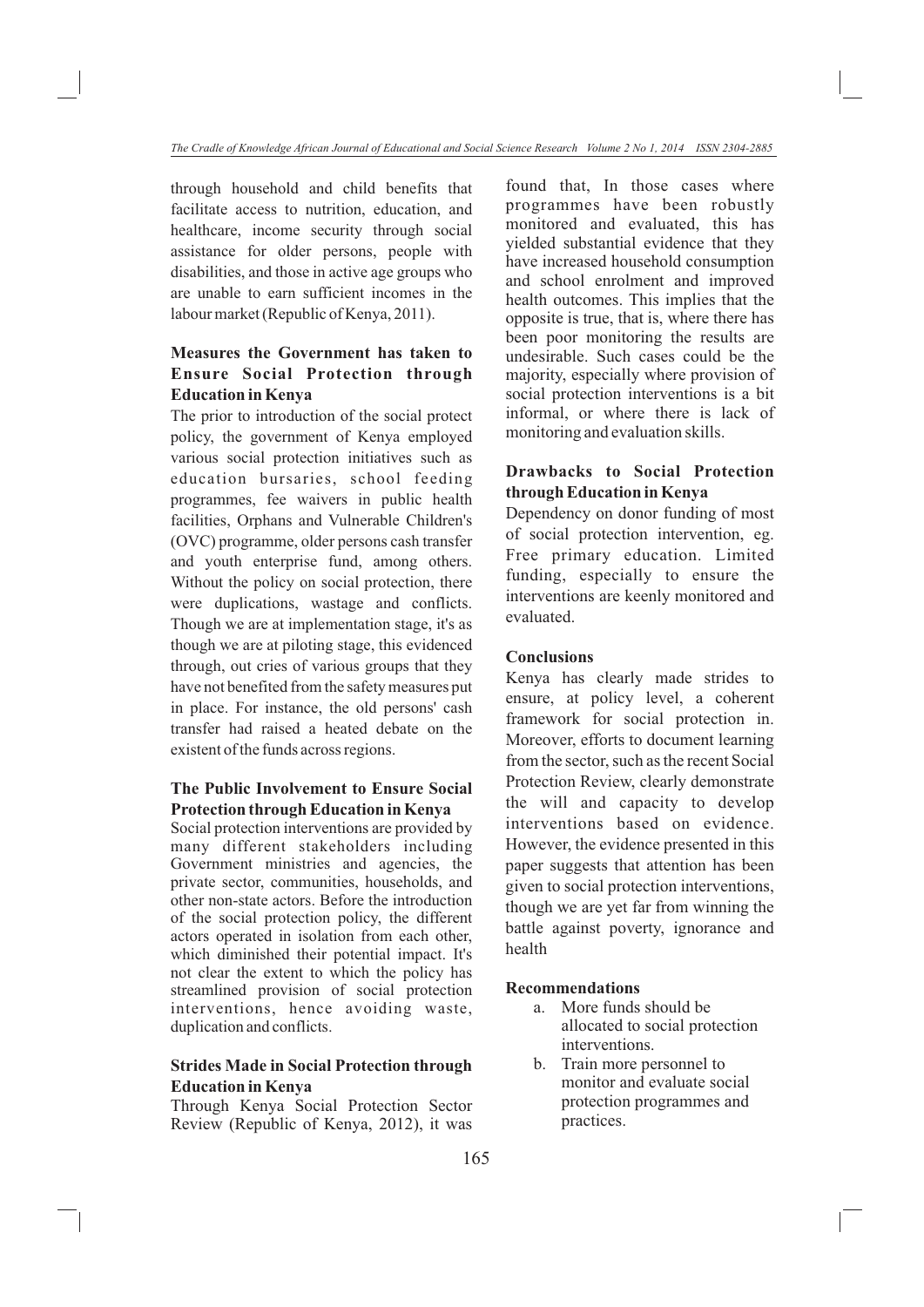#### **References**

- Republic of Kenya. (2009). Kenya National Social Protection Strategy 2009 2012. Nairobi: Government Printer.
- Republic of Kenya. (2007). *Kenya Vision 2030*. Nairobi: Government Printers.
- Republic of Kenya. (2011). Kenya National Social Protection Policy: Nairobi: Government Printers.
- Republic of Kenya. (2009). Enrolment of Visually Impaired Learners. Nairobi: Government Printers.
- Sabates-Wheeler, R., & Haddad, L., (2005). Reconciling Different Concepts of Risk and Vulnerability: A Review of Donor Documents. Brighton: Institute of
	- Development Studies, University of Sussex. www.oecd.org/dataoecd/33/60/36570676.pdf.
- United Nations Children's Fund (2008). Social Protection in Eastern and Southern Africa: A Framework and Strategy for United Nations Children's Fund. Nairobi: UNICEF.
- United Nations Research Institute for Social Development. (2010). Combating Poverty and Inequality: Structural Change, Social Policy and Politics. New York: UNRISD.
- United Nations Research Institute for Social Development. (2006). Transformative Social Policy: Lessons from United Nations Research Institute for Social Development Research, and Policy Brief. New York: UNRISD. www.sida.se/shared/jsp/download.jsp.
- Uwezo Kenya (2012). Are Our Children Learning? Annual Learning Assessment Report Kenya 2012. Nairobi: Uwezo Kenya.
- Watkins, K. (2013). Leaving No One Behind: An Equity Agenda for The Post-2015 Goals. London: Overseas Development Institute.
- Wiman, R., Voipio, T., & Ylonen, M (2007). Comprehensive Social Policies for Development in a Globalizing World. Helsinki: National Research and Development Centre for Welfare and Health.
- World Bank. (2001). Social Protection Sector Strategy Paper: From Safety Net to Springboard. Washington DC: Word Bank.